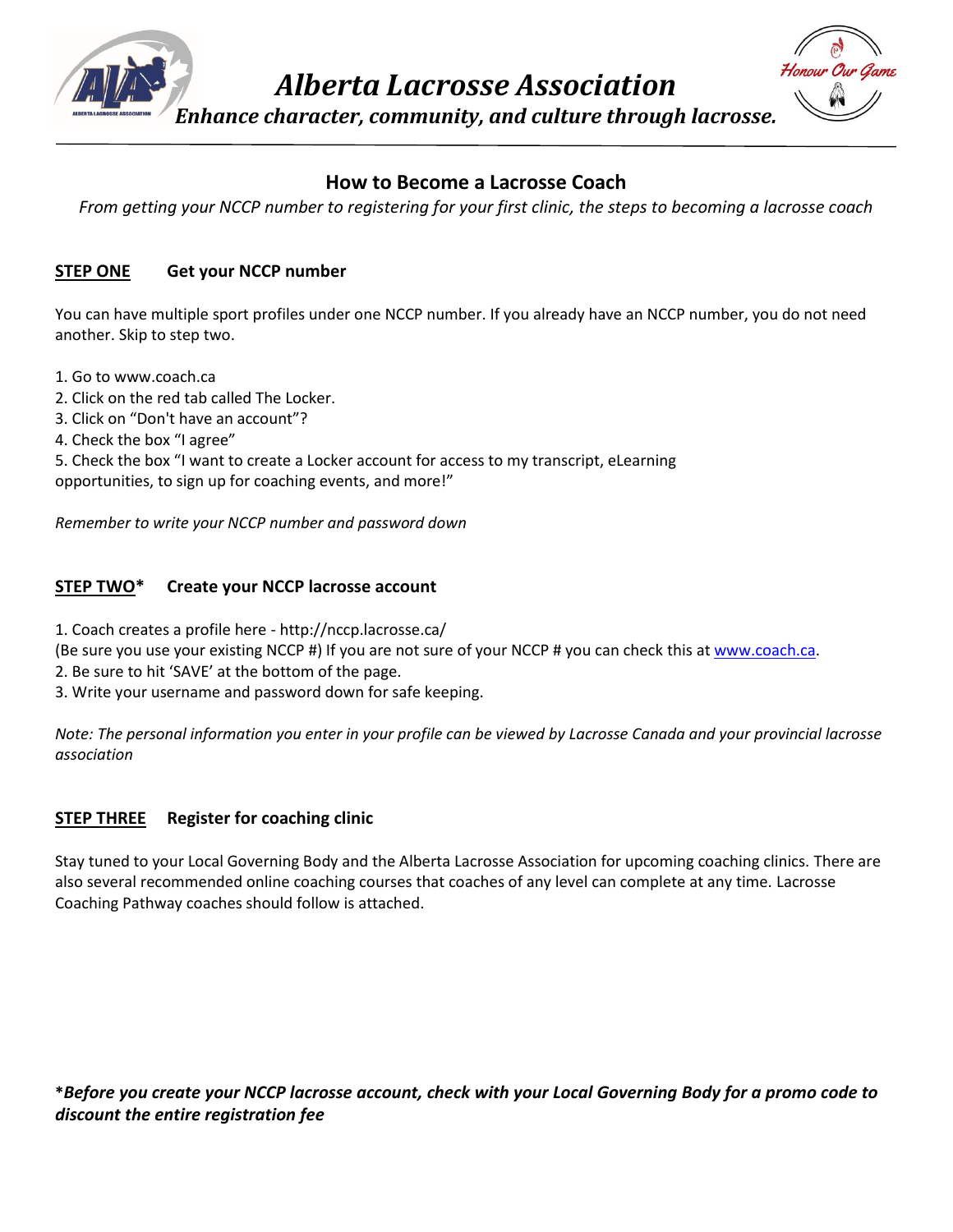

*Alberta Lacrosse Association*



*Enhance character, community, and culture through lacrosse.*

# **Lacrosse Coaching Pathway**

*An outline of a lacrosse coach's certification journey*

## **Community Development**

Prerequisite- Aged 16 years or older Complete course *Then you will be TRAINED*

#### **Recommended by Alberta Lacrosse Association**

Complete *Coach Initiation in Sport*, *Safe Sport* and *Mental Health in Sport* eLearning modules\*

I I

#### **Competition Introduction**

Prerequisite- TRAINED status in Community Development Complete course, complete multi-sport eLearning module *Making Head Way Then you will be IN-TRAINING* Complete Competition Introduction online workbook, complete multi-sport eLearning module *Make Ethical Decisions Then you will be TRAINED* Have practice evaluated by Coach Evaluator *Then you will be CERTIFIED\*\**

> I I

#### **Competition Development**

Prerequisite- CERTIFIED in Competition Introduction

Complete Competition Development Workshops 1 and 2 (offered by Lacrosse Canada), complete multi-sport modules *Coaching and Leading Effectively*, *Developing Athletic Abilities*, *Leading Drug Free Sport*, *Prevention and Recovery from Injury*, and *Psychology of Performance*

## *Then you will be IN-TRAINING*

Create a coaching portfolio to include: managing a lacrosse program, designing a lacrosse program, lacrosse practice planning, analyze performance, support the competitive experience, self-assessments and year-end evaluations

## *Then you will be TRAINED*

Have two practices and one game evaluated by Coach Evaluator

*Then you will be CERTIFIED*

**\*** There are several recommended online coaching courses that coaches of any level can complete at any time. Visit the 'Elearning' tab of your Locker account for a list and access. Be sure to select 'Multi-sport' from the drop down list.

\*\* Certified coaches are required to accumulate professional development (PD) points in each five-year cycle to maintain active status. For information on PD points visi[t https://coach.ca/maintenance-certification.](https://coach.ca/maintenance-certification)